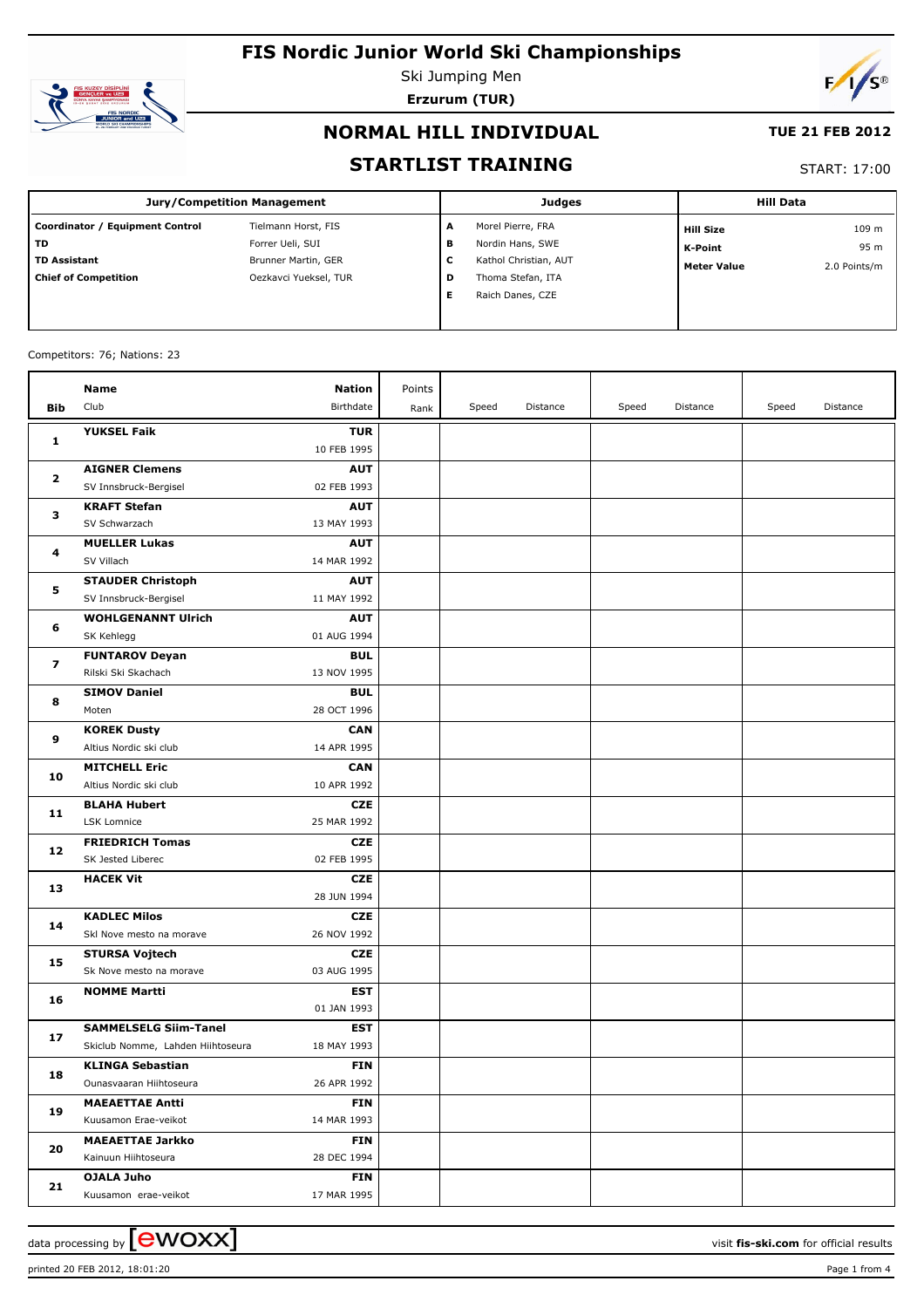

Ski Jumping Men **Erzurum (TUR)**



### **NORMAL HILL INDIVIDUAL**

#### **TUE 21 FEB 2012**

## **STARTLIST TRAINING**

START: 17:00

| <b>Bib</b> | Name<br>Club                                       | <b>Nation</b><br>Birthdate | Points | Speed | Distance | Speed | Distance | Speed | Distance |
|------------|----------------------------------------------------|----------------------------|--------|-------|----------|-------|----------|-------|----------|
|            |                                                    |                            | Rank   |       |          |       |          |       |          |
| 22         | <b>YLIPULLI Miika</b><br>Kuusamon Era-Veikot       | <b>FIN</b><br>01 MAR 1995  |        |       |          |       |          |       |          |
| 23         | <b>GARDET Sacha</b><br>Courchevel                  | <b>FRA</b><br>23 JUL 1995  |        |       |          |       |          |       |          |
| 24         | <b>GONTHIER Nicolas</b>                            | <b>FRA</b>                 |        |       |          |       |          |       |          |
|            | Courchevel                                         | 04 MAR 1993                |        |       |          |       |          |       |          |
| 25         | <b>LAMY CHAPPUIS Ronan</b><br>Bois D'amont         | <b>FRA</b><br>10 SEP 1993  |        |       |          |       |          |       |          |
| 26         | <b>RAFFORT Benjamin</b><br>Les Contamines Montjoie | <b>FRA</b><br>11 JUL 1994  |        |       |          |       |          |       |          |
|            | <b>SARKISIANI Artur</b>                            | <b>GEO</b>                 |        |       |          |       |          |       |          |
| 27         | Bakuriani                                          | 29 AUG 1996                |        |       |          |       |          |       |          |
|            | <b>SHUBITIDZE George</b>                           | <b>GEO</b>                 |        |       |          |       |          |       |          |
| 28         | Bakuriani                                          | 17 AUG 1997                |        |       |          |       |          |       |          |
|            | <b>DREHER Michael</b>                              | <b>GER</b>                 |        |       |          |       |          |       |          |
| 29         | Sc Oberstdorf                                      | 30 JAN 1993                |        |       |          |       |          |       |          |
| 30         | <b>LEYHE Stephan</b>                               | <b>GER</b>                 |        |       |          |       |          |       |          |
|            | SC Willingen                                       | 05 JAN 1992                |        |       |          |       |          |       |          |
| 31         | <b>LOEFFLER Tobias</b>                             | <b>GER</b>                 |        |       |          |       |          |       |          |
|            | ST Schonach-Rohrhardsberg                          | 19 JUL 1994                |        |       |          |       |          |       |          |
| 32         | <b>LUGERT Tobias</b>                               | <b>GER</b>                 |        |       |          |       |          |       |          |
|            | Sc Ruhpolding                                      | 18 JUN 1993                |        |       |          |       |          |       |          |
| 33         | <b>MAYLAENDER Jan</b><br>SC Degenfeld              | <b>GER</b><br>29 MAR 1992  |        |       |          |       |          |       |          |
|            | <b>SZILAGYI Akos</b>                               | <b>HUN</b>                 |        |       |          |       |          |       |          |
| 34         | Koszegi Sportklub                                  | 12 SEP 1995                |        |       |          |       |          |       |          |
|            | <b>CECON Federico</b>                              | ITA                        |        |       |          |       |          |       |          |
| 35         | Cai Monte Iussari                                  | 11 JUN 1994                |        |       |          |       |          |       |          |
|            | <b>DI LENARDO Zeno</b>                             | <b>ITA</b>                 |        |       |          |       |          |       |          |
| 36         | Sc Monte Iussari                                   | 19 OCT 1995                |        |       |          |       |          |       |          |
| 37         | <b>LUNARDI Michael</b>                             | ITA                        |        |       |          |       |          |       |          |
|            | sc gallio                                          | 21 SEP 1992                |        |       |          |       |          |       |          |
| 38         | <b>NISHIKATA Shingo</b>                            | <b>JPN</b><br>02 JAN 1995  |        |       |          |       |          |       |          |
|            | <b>SATO Yukiya</b>                                 | <b>JPN</b>                 |        |       |          |       |          |       |          |
| 39         | Sapporo Nihon Univ. High School                    | 19 JUN 1995                |        |       |          |       |          |       |          |
|            | <b>SHIMIZU Reruhi</b>                              | <b>JPN</b>                 |        |       |          |       |          |       |          |
| 40         | Arai High School                                   | 04 DEC 1993                |        |       |          |       |          |       |          |
| 41         | <b>TAKANASHI Kanta</b>                             | <b>JPN</b>                 |        |       |          |       |          |       |          |
|            | Meiji University                                   | 27 SEP 1992                |        |       |          |       |          |       |          |
| 42         | <b>LEVKIN Yevgeniy</b>                             | <b>KAZ</b>                 |        |       |          |       |          |       |          |
|            | Almaty Skiclub                                     | 14 OCT 1992                |        |       |          |       |          |       |          |
| 43         | <b>MUMINOV Sabirzhan</b>                           | <b>KAZ</b><br>16 APR 1994  |        |       |          |       |          |       |          |
| 44         | <b>AALST VAN DER Oldrik</b><br>National Team       | <b>NED</b><br>01 DEC 1995  |        |       |          |       |          |       |          |
|            | <b>WIT DE Ruben</b>                                | <b>NED</b>                 |        |       |          |       |          |       |          |
| 45         | Dutch Nordic Ski Team                              | 02 FEB 1995                |        |       |          |       |          |       |          |
|            | <b>BERGGAARD Mats S</b>                            | <b>NOR</b>                 |        |       |          |       |          |       |          |
| 46         | Stranden IL/FTV                                    | 24 AUG 1995                |        |       |          |       |          |       |          |
|            | <b>FORFANG Johann</b>                              | <b>NOR</b>                 |        |       |          |       |          |       |          |
| 47         | Tromso Skiklubb                                    | 04 JUL 1995                |        |       |          |       |          |       |          |

data processing by **COVOXX** and the set of the set of the visit **fis-ski.com** for official results

printed 20 FEB 2012, 18:01:20 Page 2 from 4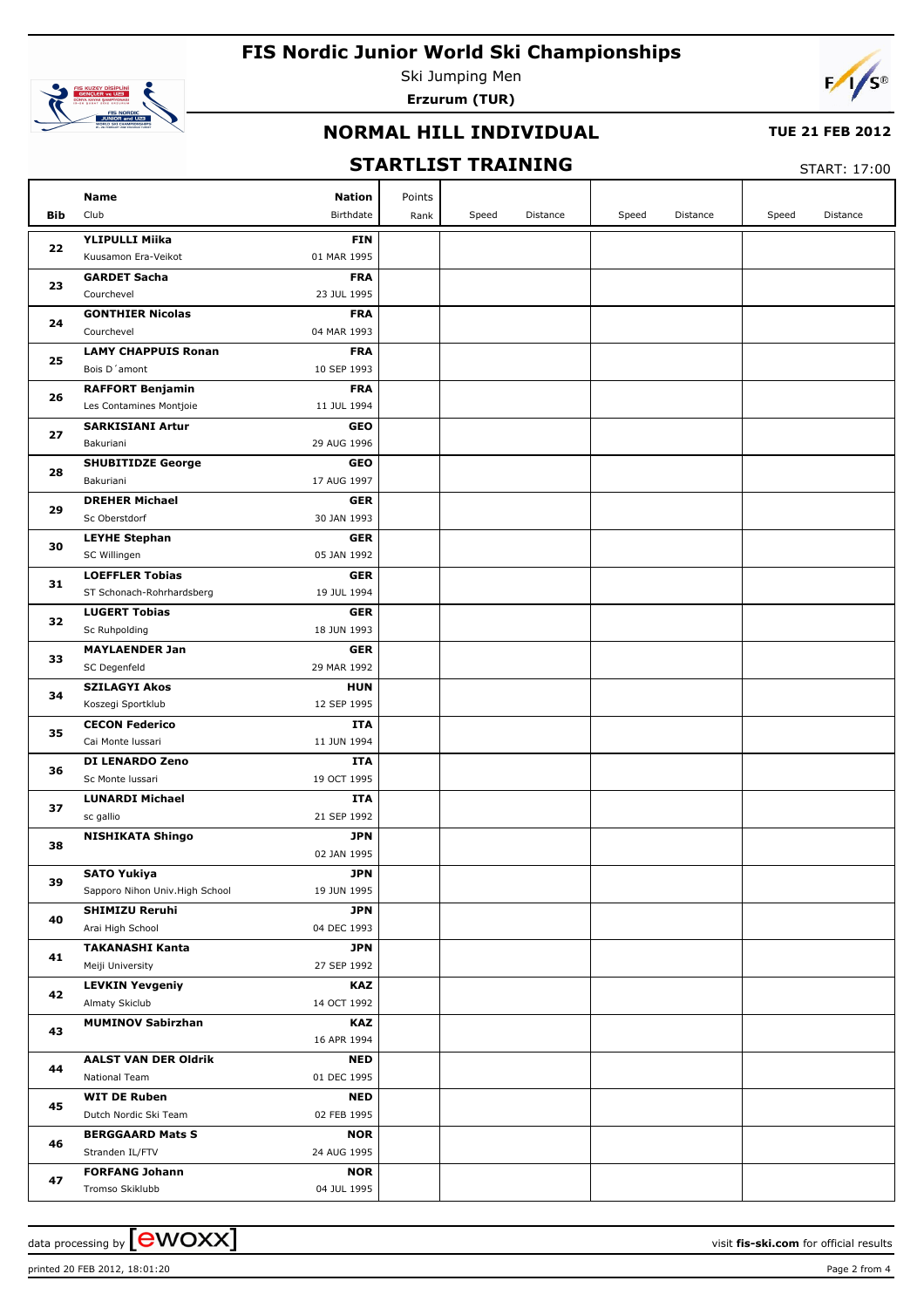

Ski Jumping Men **Erzurum (TUR)**



### **NORMAL HILL INDIVIDUAL**

#### **TUE 21 FEB 2012**

## **STARTLIST TRAINING**

START: 17:00

|            | Name<br>Nation                                                           | Points |       |          |       |          |       |          |
|------------|--------------------------------------------------------------------------|--------|-------|----------|-------|----------|-------|----------|
| <b>Bib</b> | Club<br>Birthdate                                                        | Rank   | Speed | Distance | Speed | Distance | Speed | Distance |
|            | <b>GRIMSRUD Simen</b><br><b>NOR</b>                                      |        |       |          |       |          |       |          |
| 48         | Asker Skiclubb<br>22 MAR 1992                                            |        |       |          |       |          |       |          |
|            | <b>ROEE Espen</b><br><b>NOR</b>                                          |        |       |          |       |          |       |          |
| 49         | 26 JUL 1993<br>Tolga IL                                                  |        |       |          |       |          |       |          |
| 50         | <b>SJOEEN Phillip</b><br><b>NOR</b>                                      |        |       |          |       |          |       |          |
|            | 24 DEC 1995<br>Baekkelaget Sk                                            |        |       |          |       |          |       |          |
| 51         | <b>BYRT Tomasz</b><br><b>POL</b>                                         |        |       |          |       |          |       |          |
|            | 25 JAN 1993<br>KS Wisla Ustronianka                                      |        |       |          |       |          |       |          |
| 52         | <b>KLUSEK Bartlomiej</b><br><b>POL</b>                                   |        |       |          |       |          |       |          |
|            | LKS Klmczok Bystra<br>15 JAN 1993                                        |        |       |          |       |          |       |          |
| 53         | <b>MIETUS Grzegorz</b><br><b>POL</b>                                     |        |       |          |       |          |       |          |
|            | AZS ZAKOPANE<br>20 FEB 1993                                              |        |       |          |       |          |       |          |
| 54         | <b>MURANKA Klemens</b><br><b>POL</b><br>TS Wisla Zakopane<br>31 AUG 1994 |        |       |          |       |          |       |          |
|            | <b>ZNISZCZOL Aleksander</b><br><b>POL</b>                                |        |       |          |       |          |       |          |
| 55         | 08 MAR 1994<br>KS Wisla Ustronianka                                      |        |       |          |       |          |       |          |
|            | <b>PITEA Sorin Iulian</b><br><b>ROU</b>                                  |        |       |          |       |          |       |          |
| 56         | 07 SEP 1997<br>CSS Dinamo Rasnov                                         |        |       |          |       |          |       |          |
|            | <b>TUDOR Remus</b><br><b>ROU</b>                                         |        |       |          |       |          |       |          |
| 57         | CSS Brasovia<br>17 MAR 1993                                              |        |       |          |       |          |       |          |
|            | <b>LANIN Ivan</b><br><b>RUS</b>                                          |        |       |          |       |          |       |          |
| 58         | 15 JAN 1992                                                              |        |       |          |       |          |       |          |
| 59         | <b>LEONTYEV Grigoriy</b><br><b>RUS</b>                                   |        |       |          |       |          |       |          |
|            | 14 NOV 1992                                                              |        |       |          |       |          |       |          |
| 60         | <b>MAKSIMOCHKIN Mikhail</b><br><b>RUS</b>                                |        |       |          |       |          |       |          |
|            | 29 AUG 1993                                                              |        |       |          |       |          |       |          |
| 61         | <b>ROMASHOV Alexey</b><br><b>RUS</b>                                     |        |       |          |       |          |       |          |
|            | 29 APR 1992                                                              |        |       |          |       |          |       |          |
| 62         | <b>SHUVALOV Alexander</b><br><b>RUS</b>                                  |        |       |          |       |          |       |          |
|            | 30 NOV 1992                                                              |        |       |          |       |          |       |          |
| 63         | <b>DEZMAN Nejc</b><br><b>SLO</b><br>07 DEC 1992                          |        |       |          |       |          |       |          |
|            | SK Triglav Kranj<br><b>SLO</b><br><b>HVALA Jaka</b>                      |        |       |          |       |          |       |          |
| 64         | 15 JUL 1993<br>Ssk Ponikve                                               |        |       |          |       |          |       |          |
|            | <b>JUSTIN Rok</b><br>SLO                                                 |        |       |          |       |          |       |          |
| 65         | 06 APR 1993<br>SSD Stol Zirovnica                                        |        |       |          |       |          |       |          |
|            | <b>LANISEK Anze</b><br><b>SLO</b>                                        |        |       |          |       |          |       |          |
| 66         | 20 APR 1996<br>Ssk Menges                                                |        |       |          |       |          |       |          |
|            | <b>SEMENIC Anze</b><br><b>SLO</b>                                        |        |       |          |       |          |       |          |
| 67         | <b>NSK Trzic Trifix</b><br>01 AUG 1993                                   |        |       |          |       |          |       |          |
| 68         | <b>EGLOFF Luca</b><br>SUI                                                |        |       |          |       |          |       |          |
|            | 06 JUN 1995<br>Grabserberg                                               |        |       |          |       |          |       |          |
| 69         | <b>EGLOFF Pascal</b><br>SUI                                              |        |       |          |       |          |       |          |
|            | 08 AUG 1992<br>Grabserberg                                               |        |       |          |       |          |       |          |
| 70         | <b>SCHULER Adrian</b><br>SUI                                             |        |       |          |       |          |       |          |
|            | 28 OCT 1992<br>Einsiedeln                                                |        |       |          |       |          |       |          |
| 71         | <b>SOMMER Pascal</b><br>SUI                                              |        |       |          |       |          |       |          |
|            | 29 JUN 1992<br>Am Bachtel Wald                                           |        |       |          |       |          |       |          |
| 72         | <b>LICHY Patrik</b><br>SVK<br>SK Kartik Banska Bystrica<br>22 SEP 1992   |        |       |          |       |          |       |          |
|            | <b>FRENETTE Peter</b><br><b>USA</b>                                      |        |       |          |       |          |       |          |
| 73         | 24 FEB 1992<br>New York Ski Ed Foundation                                |        |       |          |       |          |       |          |